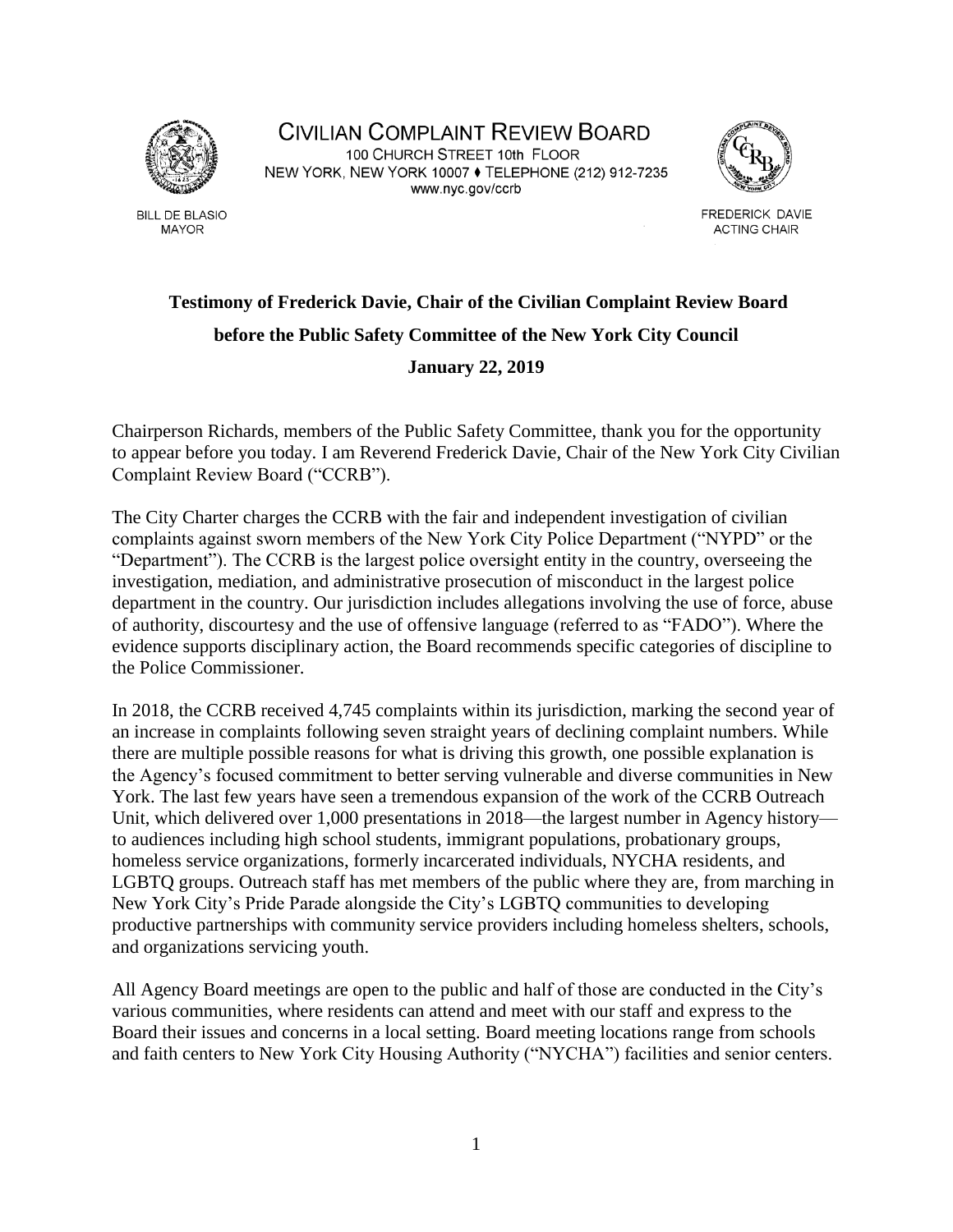Part of the CCRB's renewed efforts to better serve the public includes additional focus on its public education mandate. In anticipation of the Right to Know Act becoming effective in October of 2018, the CCRB constructed a full public education campaign in partnership with members of City Council that involved creation of educational materials and distribution of these materials via street team efforts, participation in press and social media efforts, and working with elected officials to help provide information to constituents. These efforts appear to have been timely: 2018 saw the highest number of fourth-quarter complaints received in the CCRB's jurisdiction (1,301) since 2013 (1,331). The proportion of complaints received in the fourth quarter compared with the rest of the year went from 23.6% of complaints received in 2017 to 27.4% of complaints received in 2018.

The CCRB strives to be a model in the field of police accountability, pursuing new initiatives to enhance the efficacy of investigations and prosecutions and to more effectively serve the people of New York City. One of these initiatives includes the Board's pilot program of its Disciplinary Framework, initiated in January 2018. The Framework is a non-binding matrix designed to guide Board Panel discussions on disciplinary recommendations for substantiated cases. The goal of the Framework is to achieve consistent and fair discipline recommendations for both civilians and members of service. The Framework outlines six allegation types that—if substantiated by a three-member Board Panel—typically would result in the panel recommending Charges and Specifications, the most severe level of discipline. These allegations include chokeholds, strip searches, warrantless entries, offensive language, excessive force with serious injury, and sexual misconduct. Under the Framework, Board Panels also discuss the subject officer's CCRB history and the totality of the circumstances of the case as a way to guide its determination of the appropriate disciplinary recommendation. As the pilot program reaches its first full year of implementation this month, Agency staff will examine data related to its impact and make recommendations to the Board based on these findings.

As a national leader in police oversight, the Board also periodically reviews its allegation categories to determine whether they fully serve the needs of the public. In February 2018, the Board adopted a resolution directing Agency staff to begin investigating certain allegations of sexual misconduct that had previously been referred to the NYPD's Internal Affairs Bureau ("IAB") and to develop a plan to investigate allegations of criminal sexual misconduct. Since then, the Agency has received complaints of more than 80 allegations of sexual harassment, sexual or romantic propositions, sexual humiliation, and sexually motivated strip searches, and has created an internal working group to determine how best to incorporate investigations and prosecutions of sexual assault into Agency operations.

The Agency takes seriously its commitment to protecting the mental health and well-being of these, and all, complainants. The CCRB serves some of New York's most vulnerable communities, including youth, the homeless, LGBTQ individuals, those with mental illnesses, people living with disabilities, and people of low income. In 2018, we have worked diligently to develop strong relationships with mental health and community support service providers to more responsibly serve the needs of complainants, victims, and witnesses.

In April 2018, the CCRB adopted a new policy of providing civilians with information about NYC Well, a City program that provides free support and assistance to people experiencing stress and trauma as well as more serious mental, psychological, and emotional health challenges. The CCRB Training Unit collaborated with Dr. Lynn Kaplan, Psy. D, the director of